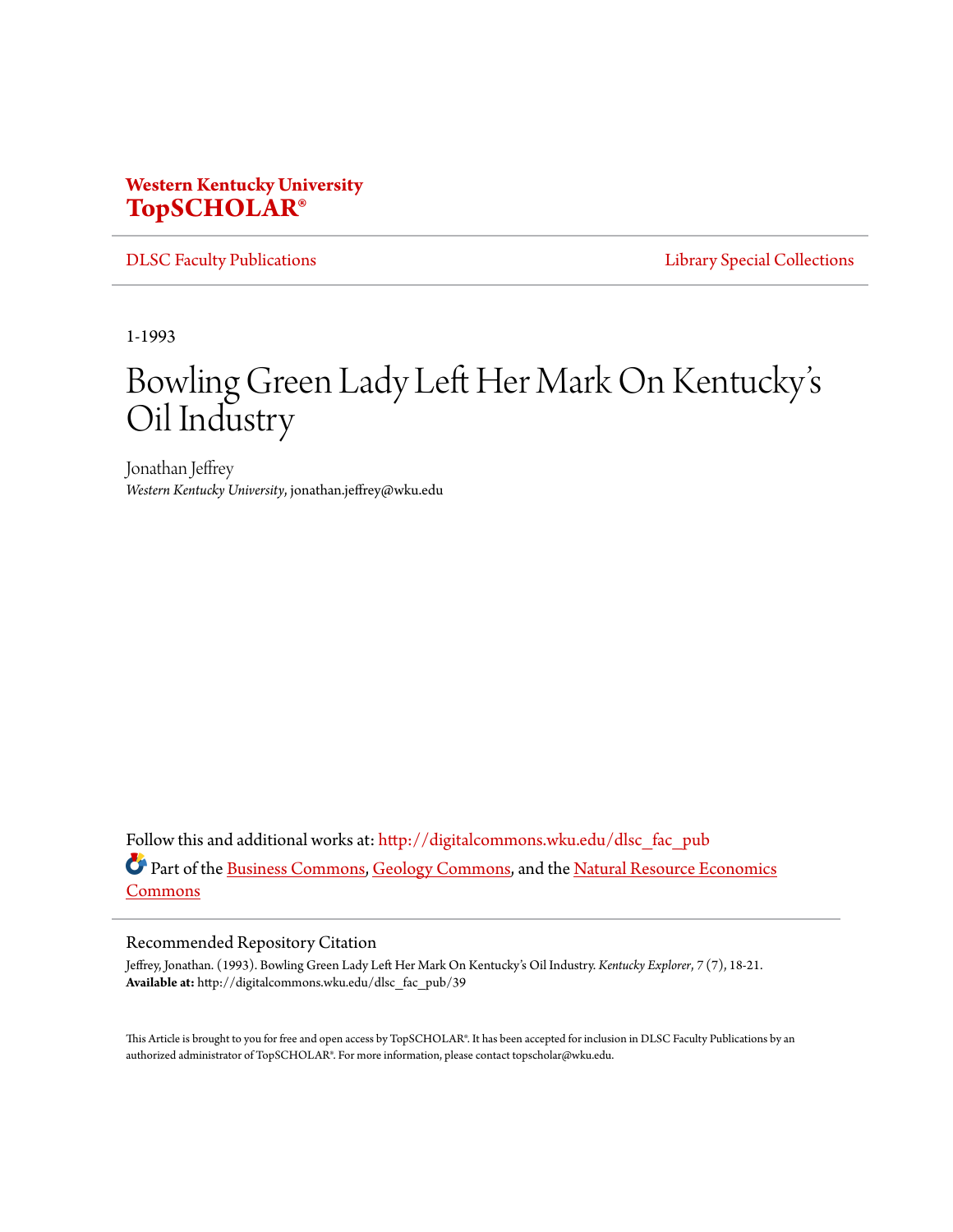Article appeared in *Kentucky Explorer*, vol. 7, no. 7 (Jan. 1993): 18-21.

Bowling Green Lady Left Her Mark On Kentucky's Oil Industry

## By Jonathan Jeffrey

 In the final years of the Victorian Era, a new phenomenon emerged—women ventured out from the hearth, not from necessity but from inclination. They wanted an education, wanted career opportunities, wanted more independence and wanted a greater say in how things were accomplished. This new breed of woman was sometimes referred to as the "manly" woman. A paradigm for the "manly" woman, Margaret Morehead Hobson of Bowling Green, Kentucky, ventured into areas typically considered a man's realm, particularly her fifty-year association with the petroleum industry.

 Margaret Hobson was born in March 1890 to Ida and William E. Hobson at Walnut Lawn, 3 miles west of Bowling Green, Kentucky. Her mother was forty and her father fortyeight at her birth. As with many autumn children, Margaret probably enjoyed a few more privileges than her five older siblings. Her father had served as the youngest Union colonel in the Civil War, a point of great pride for her family and the community. The Hobson name was well respected in Bowling Green.

 At the age of seven, Margaret enrolled in Florence Ragland and Fannie DuBose's Private School in Bowling Green, where she learned how to appear and act as a lady and to appreciate nature, something that became a lifelong avocation. Margaret said that she remembered little more from the lady's tutelage, but felt the lessons in character development invaluable. Because her grandfather purchased stock in a local girl's seminary, Margaret attended one of the finest women's schools in the upland South, Bowling Green's Potter College. Later in life, she often remarked that her education there was a little too liberal

Not an exceptional student but possessing a latent artistic ability, Margaret fell under the influence of the school's art teacher, Miss Beulah Strong, who later headed the Art Department at Boston's Smith College for 30 years. Because Margaret was a resident student, she did not participate in any of the social, honorary or literary clubs at Potter College. She graduated with a Bachelor's degree in 1909, the school's final commencement.

Margaret's father also died in 1909. Although a lawyer and owner of extensive mining leases in California, William Hobson's death left the family in an unstable financial condition.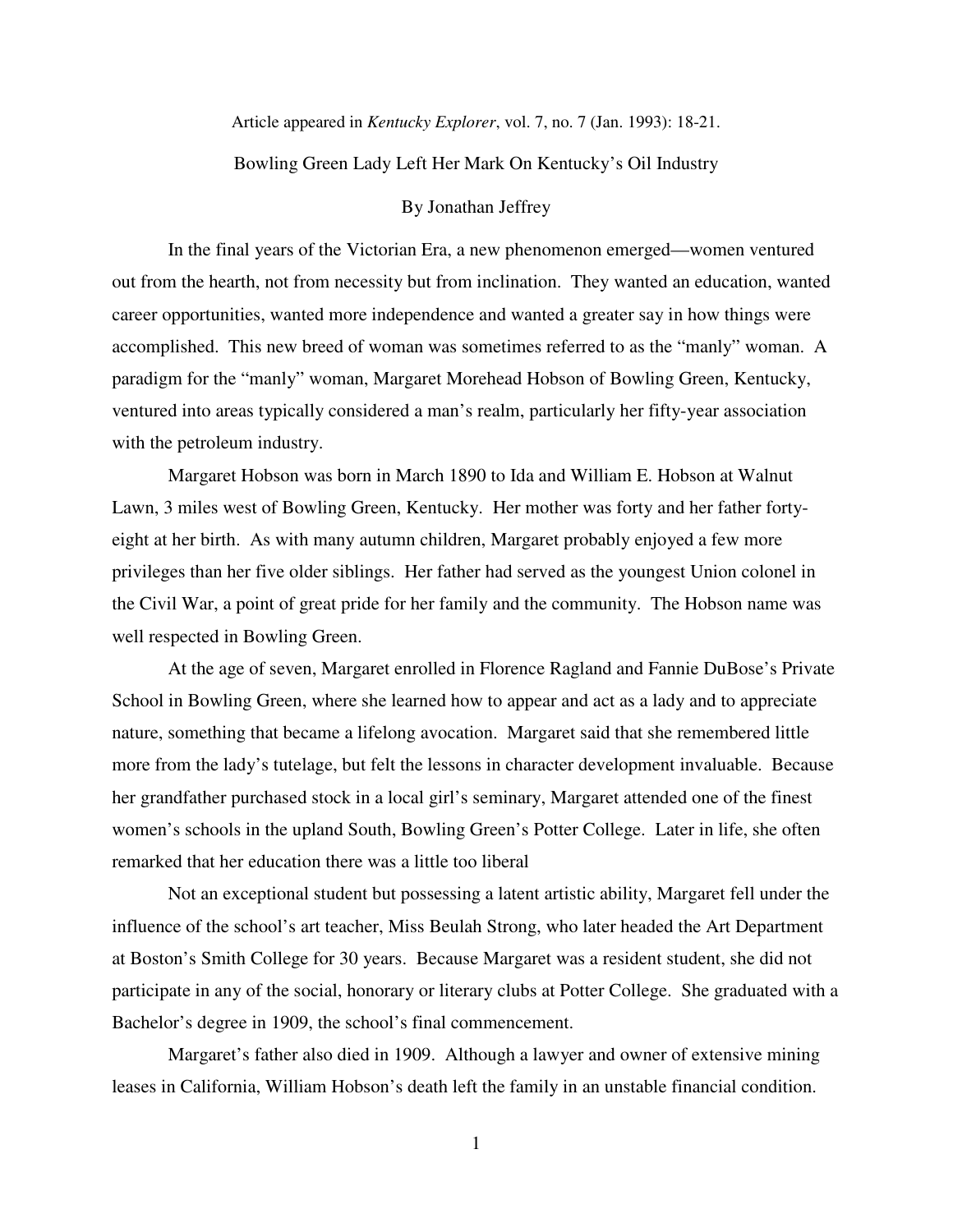The family continued to raise cattle on the 308-acre Walnut Lawn farm, and her brother Edward, developed a fine reputation as a breeder of hunting hounds. During the 1920's, Bowling Green enjoyed quite a reputation as a center for backwoods hunting and formal fox hunts in which Margaret regularly participated.

In 1918 the 11,000 residents in the sleepy town of Bowling Green were electrified when their town became the center of a five-county oil boom. The boom began south of the city in Allen County and gradually incorporated Warren and all its contiguous counties. As the railroad center for south central Kentucky, Bowling Green acted as a hub of this action. When discovered northwest of town in 1919, the Davenport pool focused development activity in Warren County. Hundreds of transients moved into the city, causing inflationary prices for foodstuffs and unusually high rents at boarding houses. Men lived in tents when they could find them. At one point over 125 rigs were drilling in Warren County. The area's shallow wells guaranteed low drilling costs, so developers punctured the Warren County soil mercilessly.

Margaret said everyone in Bowling Green got involved in the speculation in some way. As news of the Bowling Green fields reached the East Coast, hundreds of investors flocked to the area or called on local leasing agents to find options for them. Women leasers who came to the community and did well, inspired Margaret, particularly Eva Marie Miller. Miss Miller came to Bowling Green with \$250 and within six weeks had netted \$3,000.

Although Margaret did not make a fortune during the boom, she cashed in on the experience. She spent long hours learning the topographical maps, geological formations and the business jargon. She lingered around the oil exchange downtown and leased for clients. She also spent long hours talking about the oil business with the multitude of guests at the city's hotels and boarding houses. When reminded of the rough characters involved in the industry, she simply pointed out that they were "diamonds in the rough."

During this period, she also learned the importance of initial appearances. "First impressions are important, before they become cluttered with details," she wrote a friend. When Margaret went on leasing jaunts, she always appeared in fine tailored clothing. In the winter, she made sure her coat was of the finest quality and immaculately clean. This assiduous attention to detail was a part of the game which she learned to play very well.

During the early years of the oil boom, Margaret made friends of two petroleum geologists who remained lifelong business associates: William L Russell and Frances Barton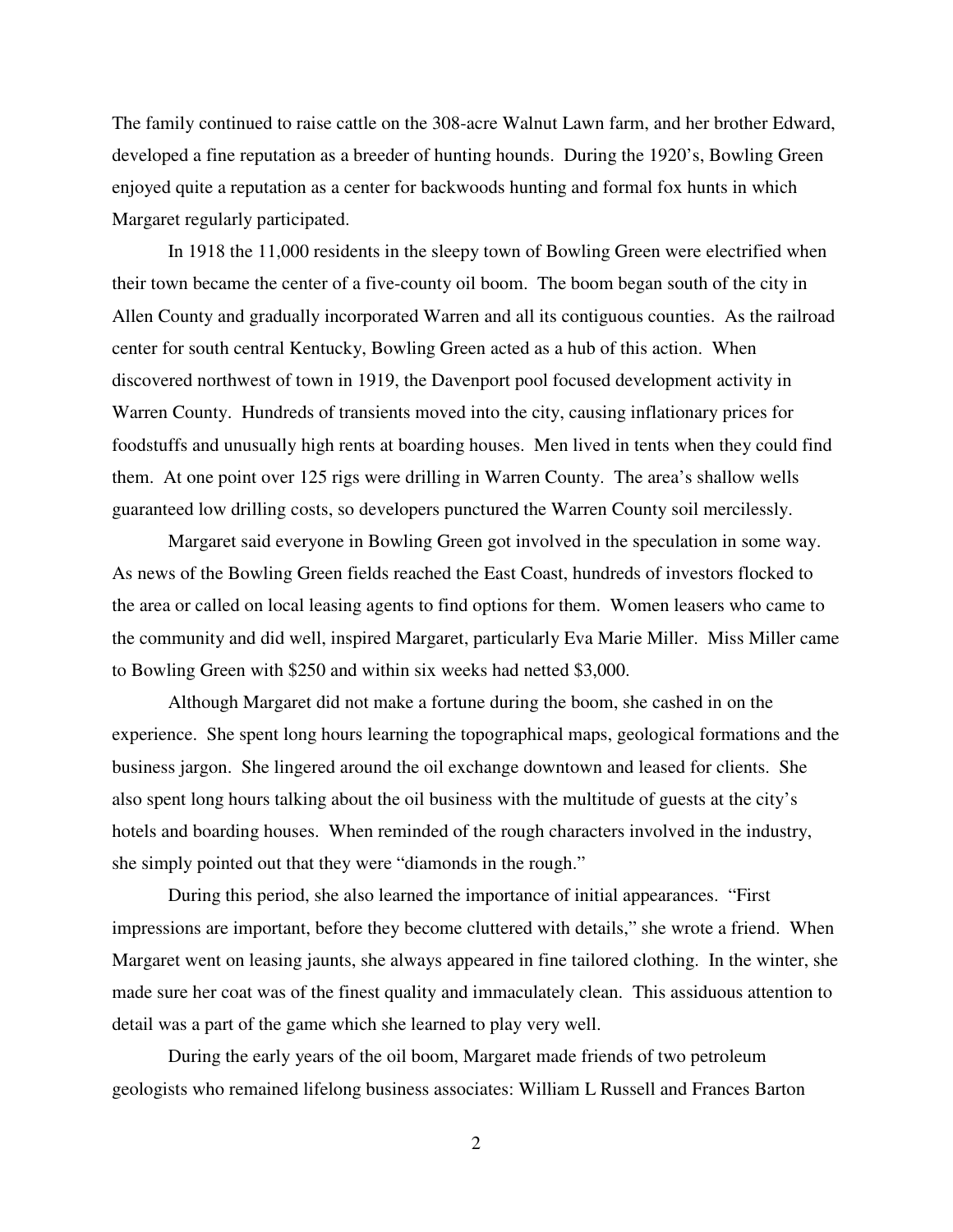Freeman, both with the Kentucky Geological Survey during the Kentucky oil boom. By the mid-1930's Margaret's proficiency in geology was amazing. The close resemblance between her business letters and geological reports, which have distinct formats, was uncanny. However, Margaret realized she was not a geologist and recognized the need to cultivate relationships with these two geological experts. Her correspondence with Russell is sterile and very professional. The Freeman correspondence is professional, but it also contains homey asides, reflecting the sisterhood of two highly motivated females.

Although Margaret leased in over fourteen Kentucky counties and a few counties in Tennessee and Indiana, her most important work was done in western Kentucky. Displaying her courage to step into undeveloped areas, Margaret single-handedly opened Edmonson County, Kentucky to petroleum development. James S. Hudnall, Assistant Geologist for the Kentucky Geological Survey, prepared a special geological report for Margaret in 1925, recommending a structure opposite the mouth of Mammoth Cave on the Green River. Because the area had never been completely surveyed, Hudnall cautioned Margaret about risk of the endeavor.

By the mid-1920's, the oil boom had subsided and oil prices plummeted, and it was a number of years before prices stabilized. This slump allowed Margaret and local developers free reign in the area. Until 1925, Edmonson County had experienced very little development due to its horrendous roads. Searching the Kentucky Geological Survey for references to Edmonson County, Margaret found enough evidence to pique her interest.

Unable to locate a sponsor, she arranged a deal with the Mammoth Cave National Park Association which had been formed in 1928 to promote the designation of the cave as a national park. The deal allowed Margaret "to do certain drilling in the Mammoth Cave region" if she could persuade locals to sell land to the Park Association. In less than a year, she accumulated thirty-two land options covering 4,000 acres. Several successful wells were drilled across from Mammoth Cave on the Green River. The fact that numerous individuals had told her it could not be done made the Edmonson County mission particularly gratifying. This project was a life-long bragging point. She often re-told the story of "how a woman couldn't do it," but she did.

Not spoiled by her initial success, Margaret worked hard and eventually put together deals for sponsors from a number of states. During the 1940's and 1950's she labored in a number of western Kentucky counties, including her native Warren County. Convinced the Warren County area had not been completely exploited, Louise Freeman advised Margaret to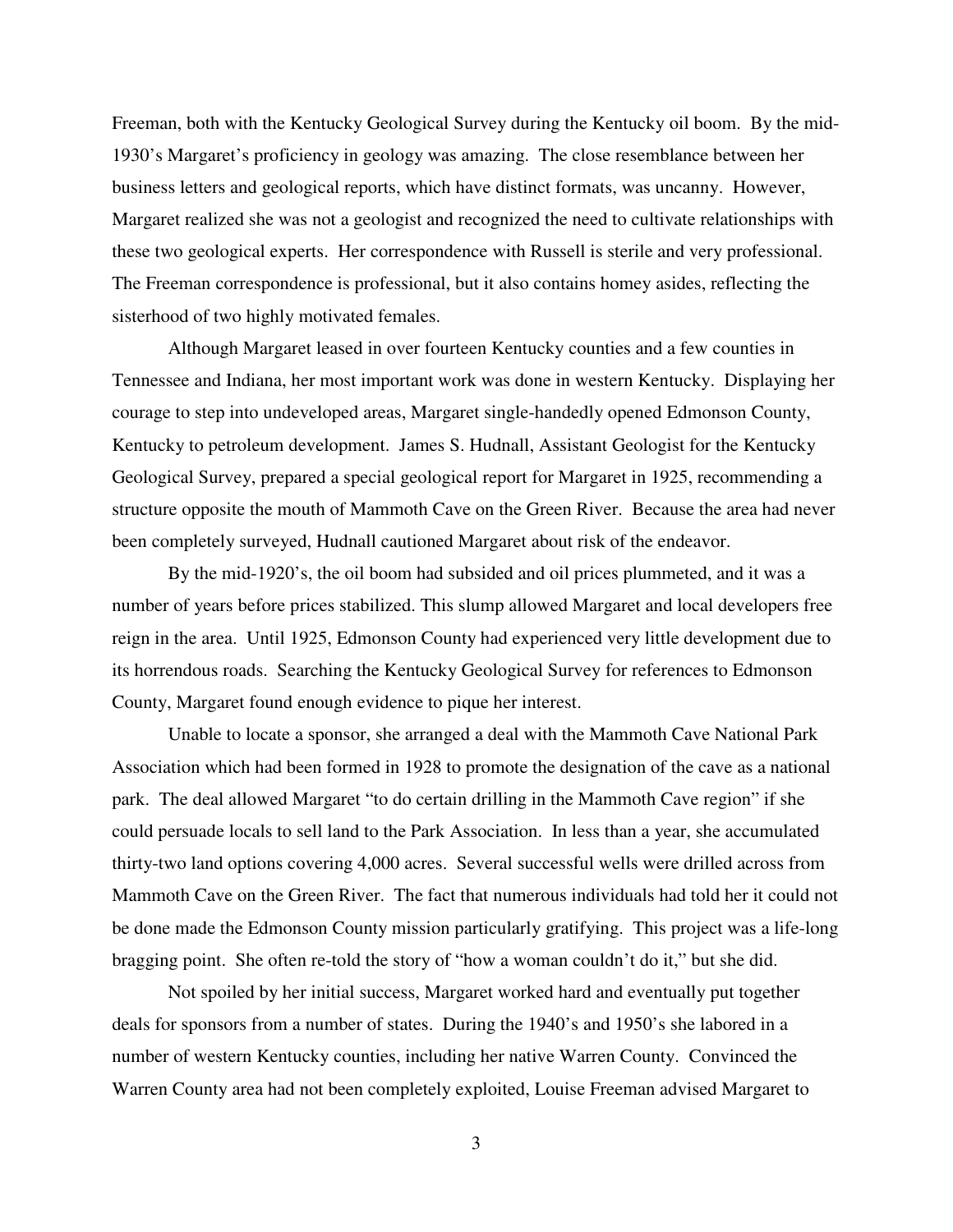enter into leases around the old Gillespie Pool that had seen high activity during the oil boom. Freeman's advice about the Gillespie Pool paid off. Margaret's role as leaser for the project was lauded, and she "turned the deal" to an Evansville, Indiana firm for a tidy profit.

Margaret's greatest coup came in Todd County in western Kentucky. Russell strongly urged her to lease certain areas in the county in 1943. She spent a considerable amount of time researching the prospects, poring over the surveys of the area, accumulating oil well records and samples from drillers and farmers, consulting with Ms. Freeman, and obtaining farm tracings from the U. S. Department of Agriculture. From 1945 to 1947, she leased over 21,000 acres from 164 individuals. The wells drilled in 1947 were all dry. In 1955 she leased 7,200 acres from 35 individuals for a sponsor and realized a large profit.

The Todd County campaign produced more than oil for Miss Hobson. She was involved in two court cases there, and her reaction to the innuendo reveals a great deal about her character. Margaret wrote a character witness: "So far as my associates and myself are concerned, the actual value of the lease is worthless as we have drilled two dry holes in the vicinity of the same, but I am compelled to defend my name." Margaret won the case, but lost the other on a technicality.

While working in Todd County in 1954 and 1955 her name was again besmirched. Another leaser began spreading rumors that Margaret was "nothing but a lease hound." The situation worsened, leading Margaret to write a letter to the local paper listing the wells she had assisted in drilling in the previous year. She wrote in an oil field vernacular: "I am taking this opportunity to correct some misstatements by [an] oil well contractor who is attempting to discredit me by saying I'm a lease hound. Just why he should assume that I should not have any leases in that area is hard for straight thinking people to understand." The situation gradually subsided, and Margaret mused: "Truth of course finally wins out, but I did not get quite as many leases."

Margaret's fifty years in the oil business was unique. Not a quitter, she stayed in an area until it played out, then she went elsewhere just as the drillers did. She continued to learn the game as its difficulty increased with the introduction of new equipment and techniques. She lost the game more than once, but she never quit.

In contrast to her mannish approach to the oil business, Margaret enjoyed participating in more sedate activities. She painted when she found time. Her paintings were of sentimental